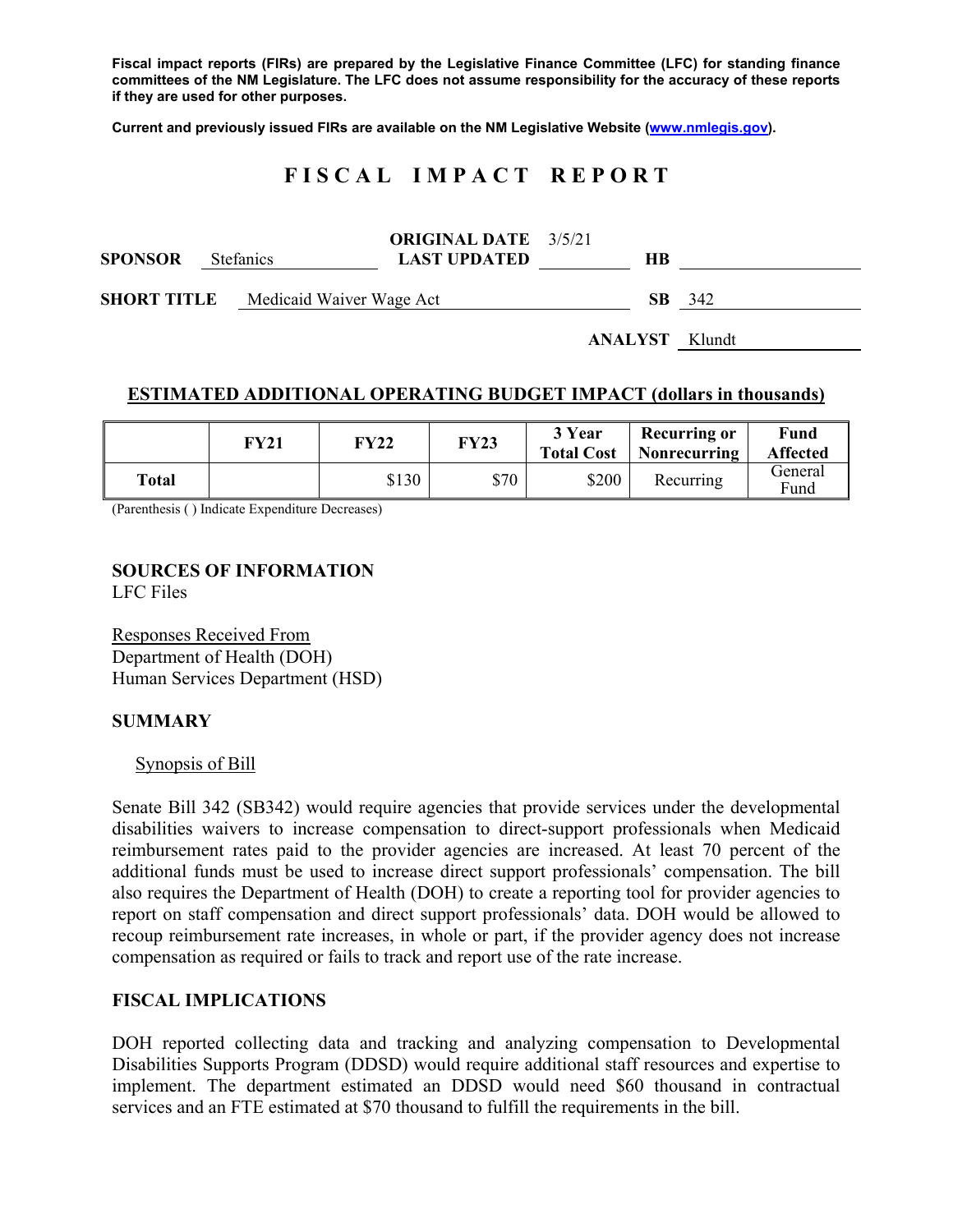## **SIGNIFICANT ISSUES**

DOH believes this will assist in addressing the nationwide struggle in the retention and recruitment of direct-support care due to wages and benefits. However, the department also reported,

SB342 requires additional clarification regarding the "additional funds" referred to in Section 3 that pertains to the difference between the old rate and new rate, as opposed to 70 percent of the total new rate. The bill assumes that 70 percent of an increase is appropriate for direct support professionals (DSP) wages. However, rate increases are based on multiple components with variable weighting in a rate model for each service. Rate build up components include hourly rates, employee related expenses, employee salary and benefits. admin and program support costs, mileage, billable/nonbillable factors, and bundled nursing and nutritional components depending on the service type and definition. Clarification is also needed in Section 2A regarding "payroll taxes" as inclusive or exclusive of employer paid payroll taxes (e.g. the Federal Unemployment Tax Act - FUTA).

DOH reported the bill does not indicate any allowance for the licensed staff, such as registered nurses, licensed practical nurses, and dieticians for services that bundle direct-support professionals support and other licensed staff support within a daily reimbursement rate. For these services, passing 70 percent of a service rate increase to direct support professionals could impact the ability of a provider to also increase or to simply maintain wages for the nursing or nutritional component of the bundled service. The department requested the definition of "direct support professional" to be clarified.

DOH also states the overall compensation increase to direct-support professionals may not be balanced in distribution because the percentage increase in reimbursement rates varies per service and current provider determined wages to direct support professionals varies.

Finally, DOH reported the bill has no allowance for provider discretion to increase wages incrementally or to increase for employee performance and longevity.

# **ADMINISTRATIVE IMPLICATIONS**

HSD would work with DOH to develop the mechanism for Medicaid recoupments related to direct-support professional's compensation. Additionally, HSD would work with DOH to promulgate changes to the New Mexico Administrative Code to include new requirements for provider agencies. HSD believes it can support these requirements with existing staffing resources.

### **TECHNICAL ISSUES**

DOH reported in Section 2, lines 13-17, of the bill:

The term "intellectual and developmental disability program" is not clearly defined. There are three applicable Medicaid waivers serving the developmental disabilities population in NM that are authorized pursuant to Section 1915(c) of the federal Social Security Act, namely the "Traditional" DD Waiver, Medically Fragile Waiver, and Supports Waiver.